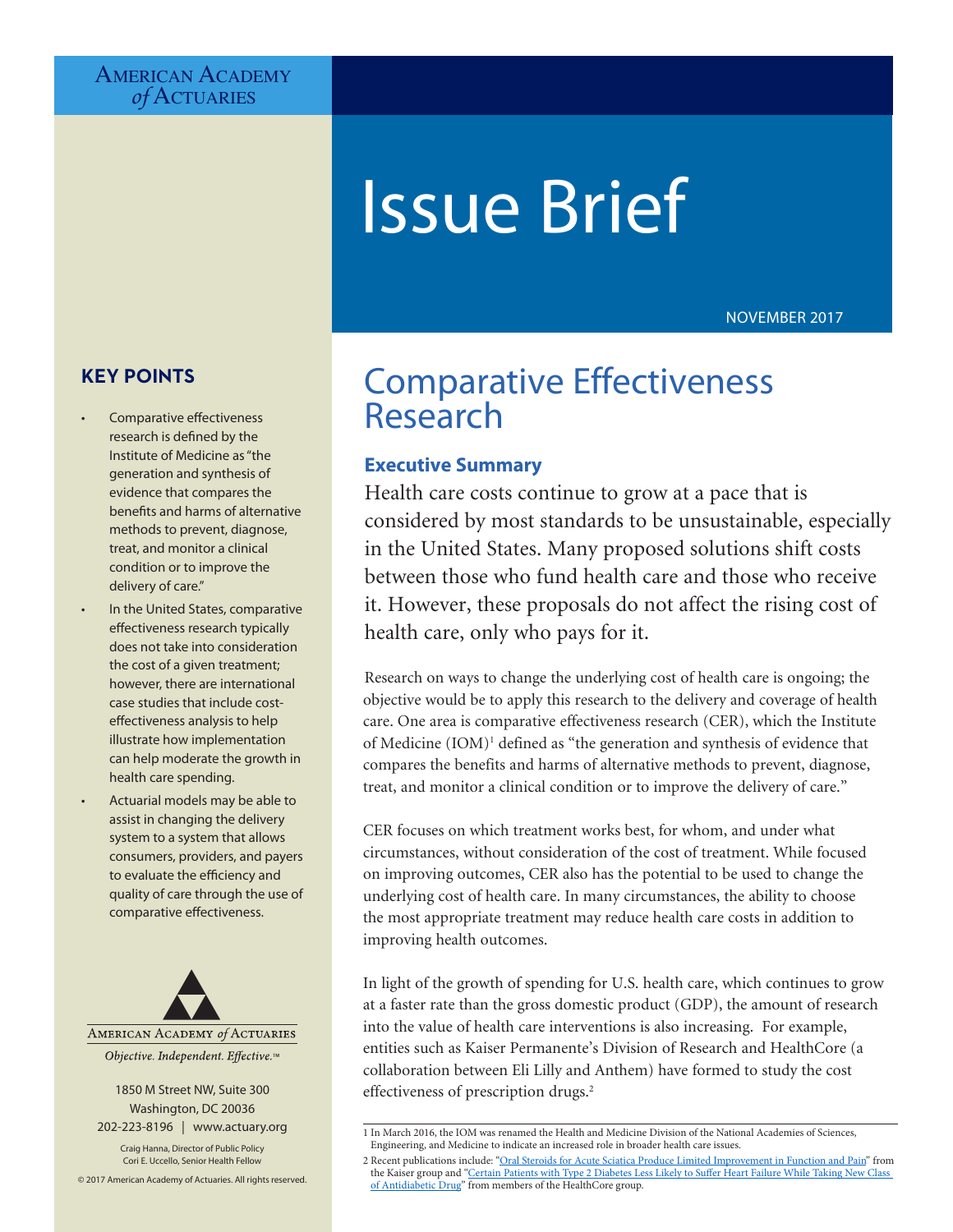The American Academy of Actuaries' Comparative Effectiveness Work Group of the Health Care Delivery Committee developed this issue brief to provide an actuarial overview of comparative effectiveness research, including measuring its impact and its potential to reduce health care costs. This issue brief includes how CER is conducted, examples of U.S. and international organizations that employ CER, and actuarial and public policy considerations.

# **How Comparative Effectiveness Research Is Conducted**

In addition to the IOM's definition of comparative effectiveness research, it also states that "[t]he purpose of CER is to assist consumers, policymakers, clinicians, and purchasers to make informed decisions that will improve health care at both the individual and population levels."<sup>3</sup> CER is a broad term, and several methods may be used to conduct this research. The most common methods include:

*• Systematic Review.* A systematic review is a critical assessment and evaluation of all research studies that address a particular clinical issue. The researchers use an organized method of locating, assembling, and evaluating a body of literature on a particular topic using a set of specific criteria. A systematic review typically includes a description of the findings of a collection of research studies. The systematic review may also include a quantitative pooling of data, called a meta-analysis.

- *• Randomized Controlled Trial.* Under the randomized controlled trial method, participants are randomly assigned to two or more groups that differ only on the basis of exposure to the study variable addressing the clinical question (namely, the medications, procedures, or diagnostic tools being compared). The groups are followed for predetermined outcomes of interest to address the question at hand, and the results of the groups, as measured by quantitative metrics, are compared by statistical analyses.
- *• Observational Study.* In an observational study, participants are not randomized or otherwise pre-assigned to a treatment. The choice of treatments is made by patients and their physicians. Observational studies can be prospective or retrospective. Prospective observational studies are observational studies in which the outcomes are studied after the creation of a study protocol and analysis plan. The intervention may include surgery, changes in exercise or diet, use of medical devices, use of prescriptions, etc. This contrasts with a retrospective observational study that uses existing data sources, such as claims data or medical records, in which both the intervention and outcomes have already occurred.

3 See, for example, ["Defining Comparative Effectiveness Research: The Importance of Getting It Right;](https://www.ncbi.nlm.nih.gov/pubmed/20473202)" *Medical Care*; June 2010.

**Members of the Comparative Effectiveness Work Group include: Susan Pantely, MAAA, FSA, chairperson; Jeff Adams, MAAA, ASA; Colleen Driscoll, MAAA, FSA, FCA, EA; Audrey Halvorson, MAAA, FSA; Malgorzata Jankowiak-Roslanowska, MAAA, ASA.**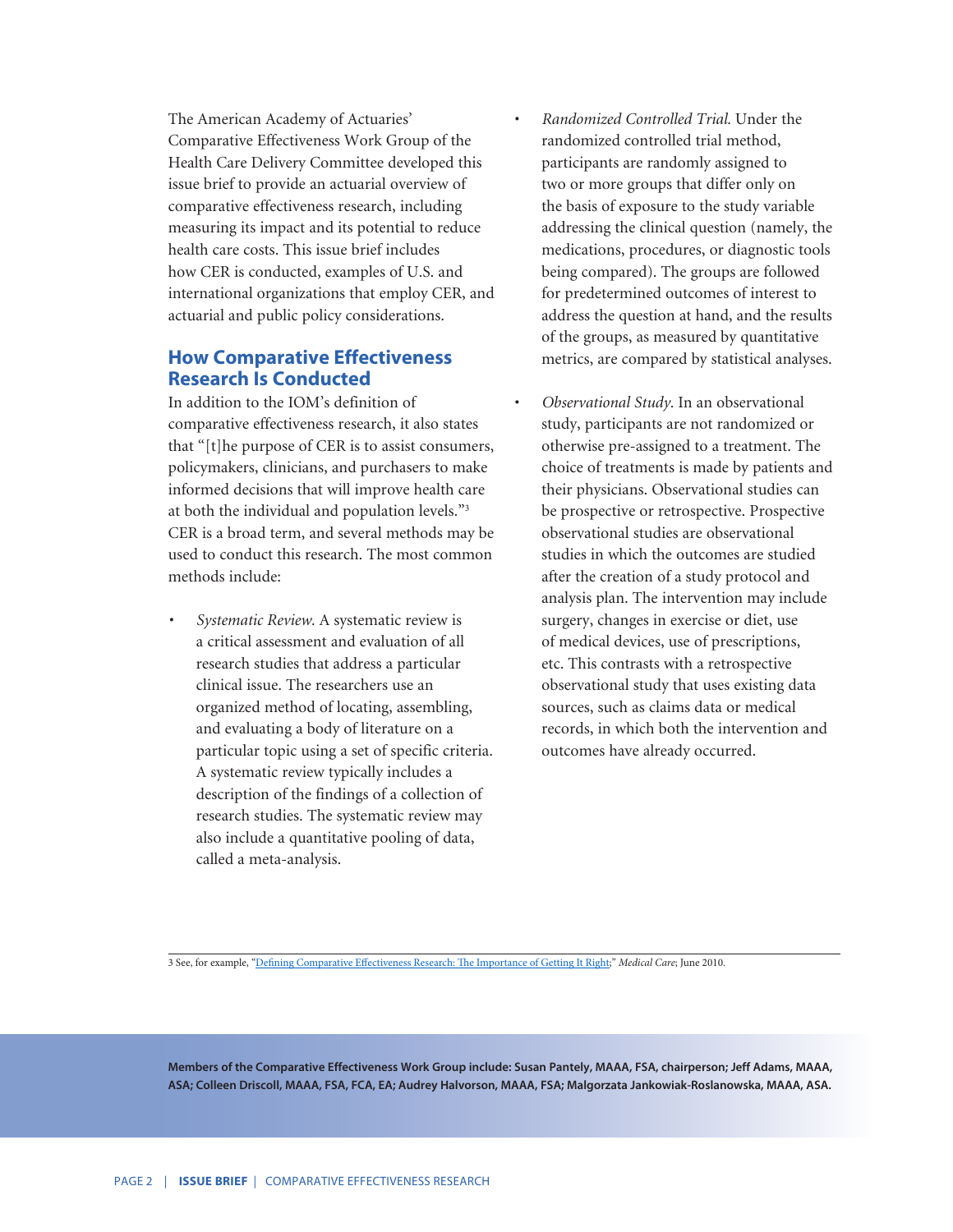#### **Factors Influencing Choice of Method**

Each of the methods has strengths and limitations. Randomized controlled trials are often considered the gold standard for clinical research and are ideal for research that requires a high degree of certainty. However, randomized controlled trials can be expensive, labor-intensive, and time-consuming. Additionally, randomized controlled trials are particularly difficult to conduct when studying rare diseases due to the limited number of patients that can participate.

Observational studies are typically faster and more cost-efficient. For studies of rare diseases, observational studies can provide the volume of data needed for statistical significance that randomized controlled trials often cannot. Observational studies are also a useful method when trials have not been or cannot be performed. For example, there are instances when it would be ethically unacceptable to deny access to an intervention or to deliberately expose patients to less-effective treatments. However, observational studies rely on claim data analyses and other historical sources where data quality issues and other data limitations exist.

Observational studies use an abundance of data that is often essential when treatment effects differ across types of patients and when analyses of subgroups are needed to understand which patients are most likely to benefit. Regional differences in results due to preferences for various treatment options that occur across locations may also be captured in observational studies.

# **Actuarial Considerations for Comparative Effectiveness Research**

Actuarial practice has always involved retrospective observational studies using claims data, most often to understand drivers of costs and trends. These same actuarial techniques can be used for CER. Historically, actuaries have relied on health care claims data for many purposes, such as estimating future premium

rates and studying the impact of cost-sharing on utilization of services. Actuaries generally pay close attention to data issues, as data quality will affect the accuracy of their conclusions. Health care data almost always has known or unknown limitations, and medical claim and demographic data may be influenced by environmental changes, technology changes, and other factors.

Additionally, claims data typically does not include other information that may be useful such as patient vital statistics, lab results, or outcome information. Historically, this type of information has been unavailable; however, this data is becoming more attainable with the development of robust computer capabilities and increased interest in studying outcomes through observational studies. As medical claims data begins to incorporate clinical and medical-chart data, actuarial techniques can be adapted to include these variables into observational studies. Privacy concerns, however, on data at this level of granularity may hinder wide adoption of compiling this information. In addition, members switching to other health plans can affect claims data and limit the ability to do longitudinal studies.

Retrospective observational studies must be designed to avoid selection bias. For example, if physicians prescribe one treatment over another based on the severity of the condition, the data will be biased. Two tools actuaries use to address selection bias are risk adjustment and propensity score:

*• Risk Adjustment.* Risk adjustment is an actuarial tool that identifies a risk score for a patient based on the conditions identified via claims or medical records. Risk adjustment can be used to calibrate payments to health plans or other stakeholders based on the relative health of the covered population. It can also be used to identify similar types of patients for comparative purposes.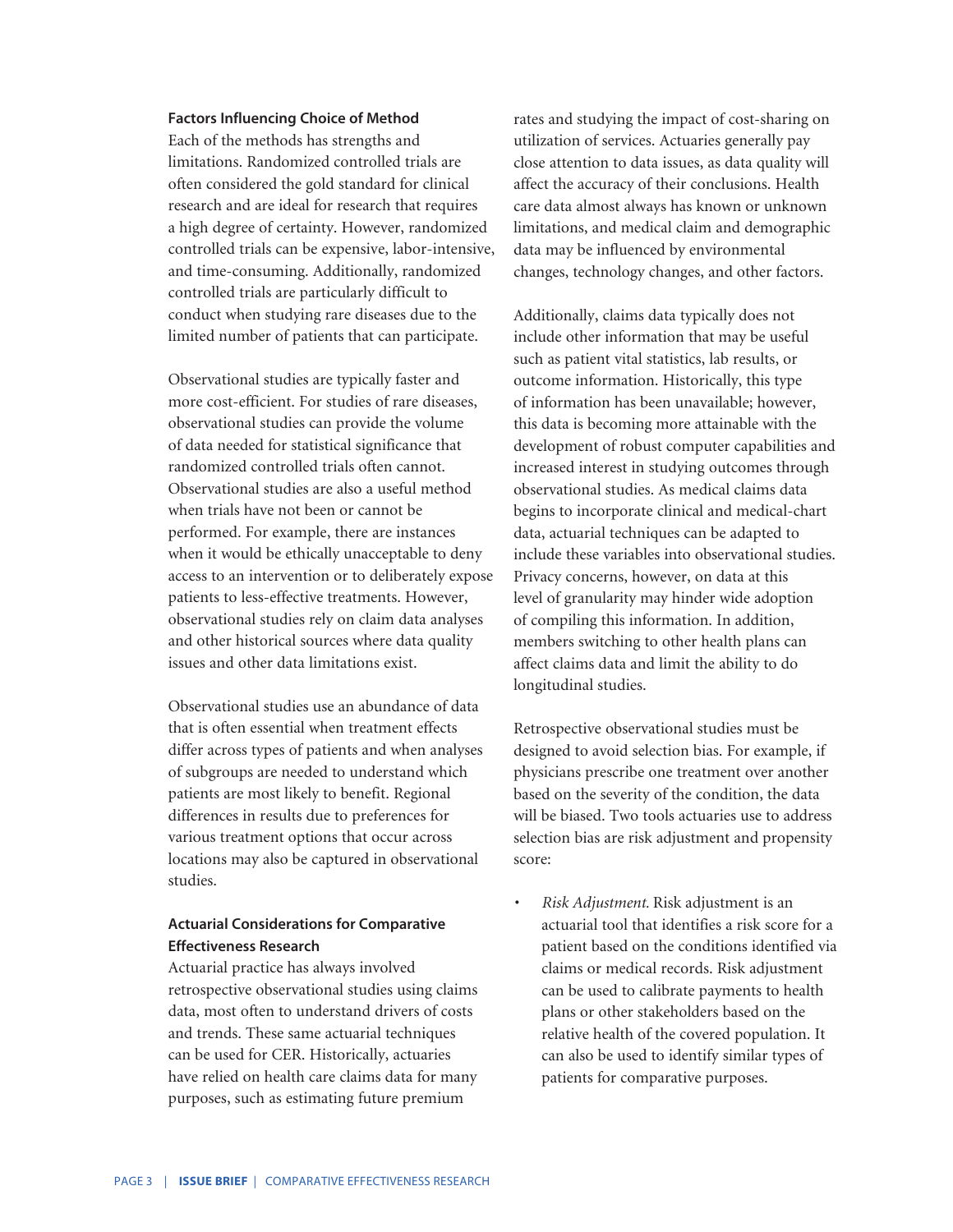Prospective risk adjusters use an individual's medical claims data to predict his or her future costs. Concurrent risk adjustment is not a true predictive model but rather uses medical claims data to explain an individual's current costs. The study design will have to decide whether prospective or concurrent risk adjustment models are more appropriate depending on the situation.

*• Propensity Score.* A propensity score is the conditional probability of receiving treatment given several variables that may be predictive, including the values of all treatment potential biases. Patients in a treatment group are matched to control group patients on the basis of their propensity score. Differences in outcomes are estimated between balanced patient groups. Regional differences in treatment options may be controlled through reliance on a patient group's propensity score.

# **Comparative Effectiveness Research Can Be Used For Medical and Prescription Drug Treatments**

Comparative effectiveness research is often performed to assess quality of care and efficiency of prescription drug treatment, non-drug treatments, and all medical treatments combined, including drug and non-drug treatments.<sup>4</sup>

Arguments can be made for and against including both medical and prescription drug treatments in a comparative effectiveness analysis. An analysis that only includes prescription drug treatments may be easier to undertake because the treatments being analyzed are similar in nature (i.e., an individual taking prescription drugs for a particular medical condition). The methodology used and expertise required in reviewing each of these drugs would be similar. If drug and non-drug treatments are to be

studied in the same comparativeness effectiveness analysis, the analysis becomes more complicated, and the expertise required to perform the analysis becomes more comprehensive. The use of a prescription drug-only analysis may be appropriate if non-drug treatments are not available or if prior studies have shown that drugs are the best option. There also may be situations where not enough claims experience exists to determine the effectiveness of certain treatments.

Although more complicated, analyses using both prescription drug and non-drug treatments may be more useful if both drug and non-drug treatments are available. For example, some studies have indicated that a change in diet and exercise habits is a better treatment for Type 2 diabetes than prescription drugs.<sup>5</sup> If this were true, then a prescription drug-only analysis would fail to produce the most effective treatment for Type 2 diabetes.

# **Comparative Effectiveness Research Is Not the Only Approach**

There are other approaches that incorporate the cost and value of medical treatments, including cost-benefit (assigning a monetary value to an outcome) and cost-effectiveness (comparing the relative benefits of two or more options). Costbenefit analysis is typically measured as "cost per life-year saved" or "cost per quality-adjusted life-year saved."

Several related types of research are often confused with CER. For example, medical efficacy studies are used to determine the degree to which an intervention accomplishes the desired or projected outcomes. Because medical efficacy studies do not compare different treatments to determine which works best, they are not considered CER studies.

<sup>4</sup> For example, New Zealand has described its methodology for analyzing the effectiveness of prescription drugs. See *[Prescription for Pharmacoeconomic](https://www.pharmac.govt.nz/assets/pfpa-final.pdf) [Analysis](https://www.pharmac.govt.nz/assets/pfpa-final.pdf)*: *[Methods for Cost-Utility Analysis](https://www.pharmac.govt.nz/assets/pfpa-final.pdf)*; Pharmaceutical Management Agency; 2012.Other organizations such as Cochrane and E-Science Central recommend and develop studies, including both drug and non-drug treatments.

<sup>5</sup> See, for example, "[The Prevention and Control the Type-2 Diabetes by Changing Lifestyle and Dietary Pattern"](https://www.ncbi.nlm.nih.gov/pmc/articles/PMC3977406/); *Journal of Education and Health Promotion*; 2014.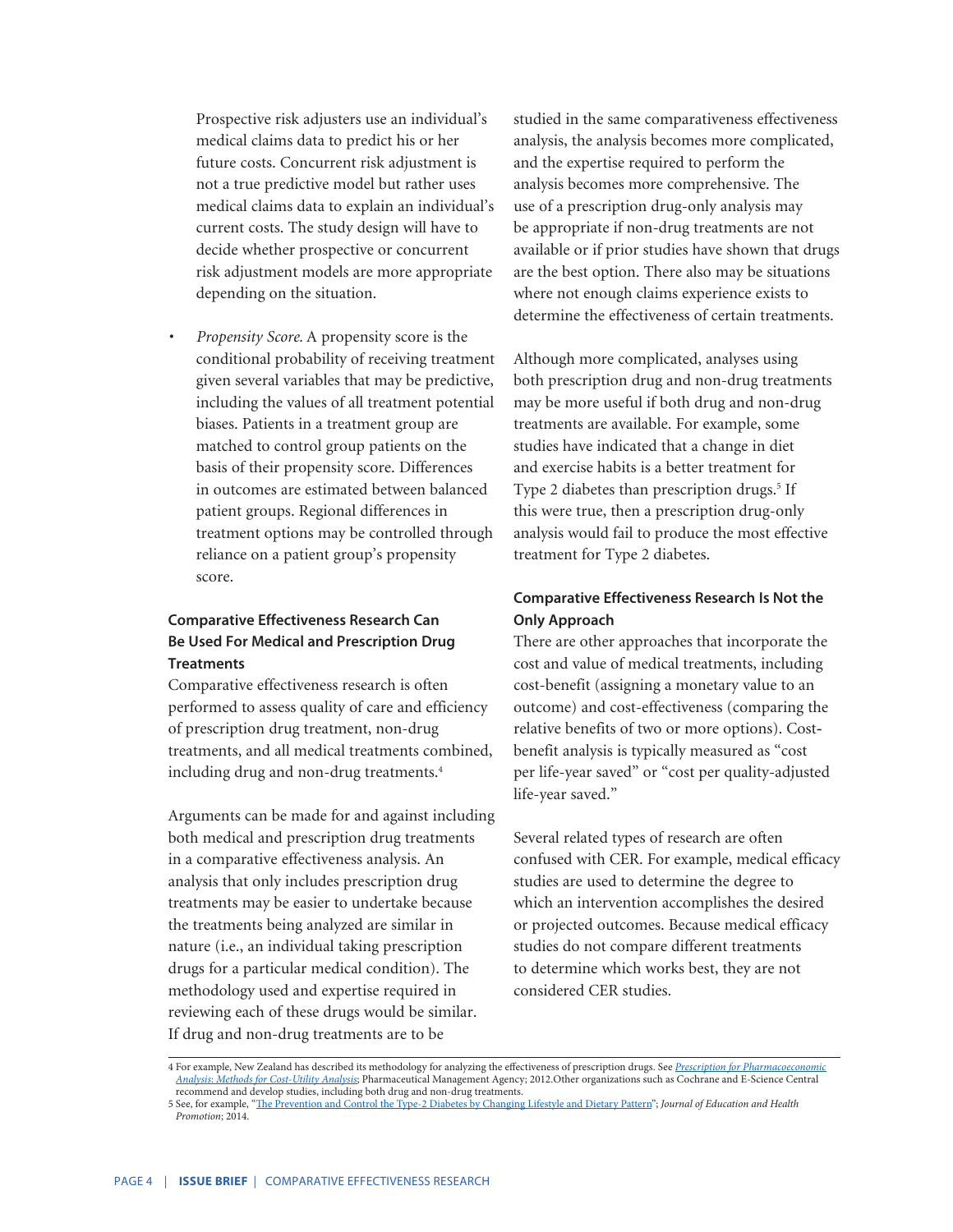# **Comparative Effectiveness Research in the United States**

While a number of organizations perform comparative effectiveness research, we highlight two particular examples in this issue brief: the Patient-Centered Outcomes Research Institute (PCORI) and The Dartmouth Institute. These are just two organizations that offer a few case study examples to better explain CER.

#### **Patient-Centered Outcomes Research Institute**

PCORI was authorized by the Affordable Care Act (ACA) and established in 2010. Its purpose is to fund patient-centered CER, which means that patients are included in choosing the research questions important to them. PCORI focuses on questions that patients have related to their own particular situation and results that are meaningful to them.<sup>6</sup>

The research PCORI supports is not typical randomized controlled clinical trials. PCORI is focused on patient engagement, enrolling many people, collecting data, and measuring outcomes. It uses observational studies, reviews practical application of clinical trial results, and reviews already-published research (systematic review).

#### **The Dartmouth Institute**

The Dartmouth Institute (TDI) was founded in 1988 in an effort to research efficiency and effectiveness in health care delivery. Through the Dartmouth Institute CER program and the Dartmouth Atlas Project, TDI analyzes various treatment protocols and effectiveness by region of the country in an attempt to determine those treatments or areas that lead to more effective health care. TDI CER evaluates treatments for diseases and issues; the Dartmouth Atlas Project analyzes regional differences in treatment.

According to TDI, its researchers work to address the following questions:<sup>7</sup>

- "How do medical technologies and innovations in health care delivery improve clinical care and outcomes for patients?
- How are innovative medical technologies and delivery practices best used for prevention, diagnosis, and treatment of illness?
- How can health information technology be used to provide individually tailored decision support for patients and their health care providers?
- What methodological approaches are best for evaluating what works for disease prevention?"

#### **Application of Research to Current Practice**

Comparative effectiveness research often suggests potential actions that can be taken to encourage appropriate use of certain treatments. The findings may also provide opportunities for further research, sharing of information with patients and providers for decision-making, and additional education of health plan members of certain benefits available to them.

The following case studies are examples of PCORI and TDI funded research results:

*• Osteomyelitis in children.* PCORI funded a study researching post-discharge antibiotic therapy administered via the peripherally inserted central catheter versus treatment using an oral antibiotic for acute osteomyelitis in children. The study found that the oral therapy group had fewer complications, and there was a lower risk of complications requiring an emergency room visit or hospitalization. The study suggests that clinicians may wish to consider using

<sup>6</sup> For more information, see <https://www.pcori.org/>.

<sup>7</sup> For more information, see <http://tdi.dartmouth.edu/>.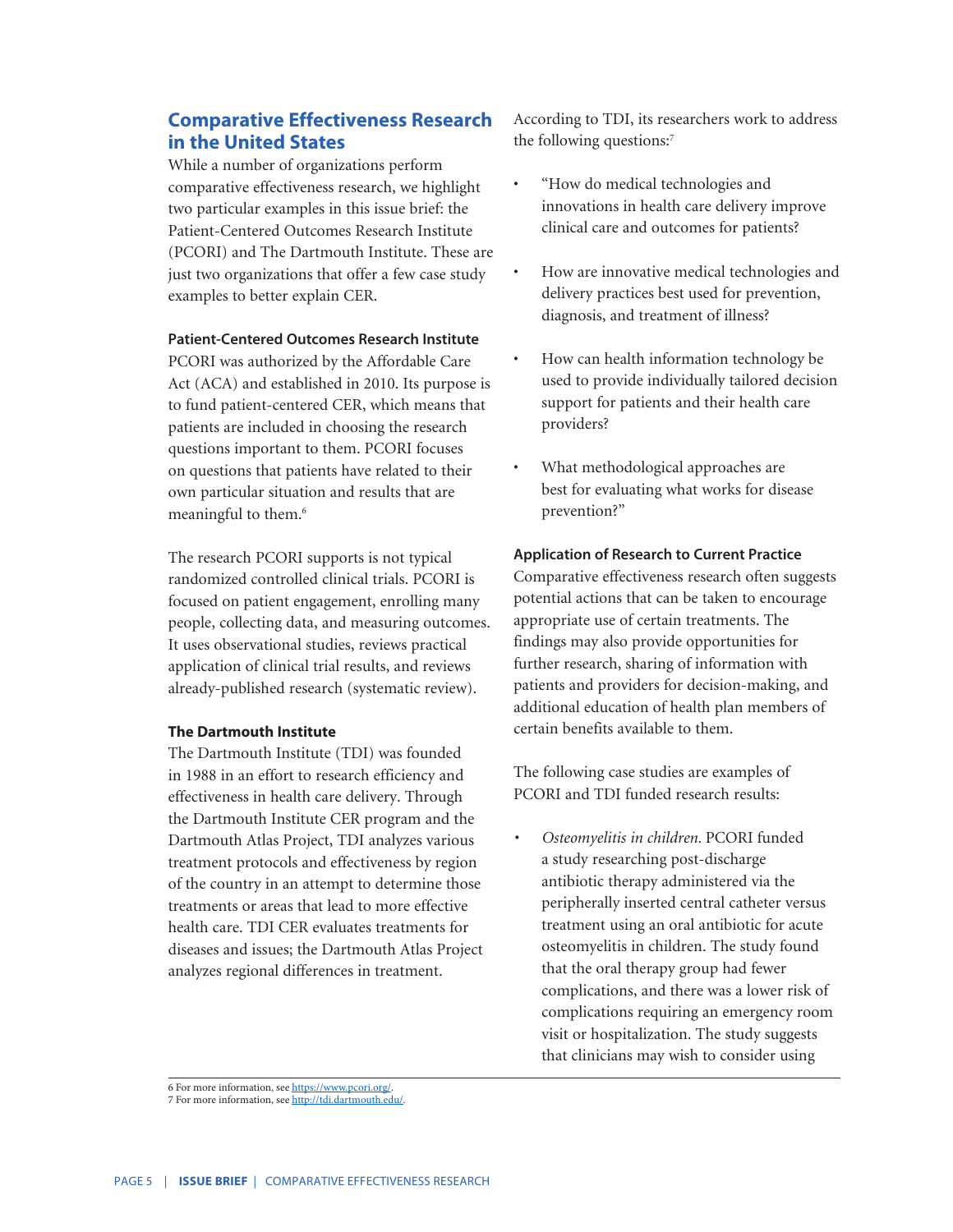oral antibiotics for the treatment of otherwise healthy children with acute osteomyelitis rather than prolonged intravenous antibiotics after hospital discharge.<sup>8</sup>

- *• Warfarin study.* Warfarin is used to prevent major adverse cardiovascular events in patients with atrial fibrillation after stroke. Clinical trials have shown value, but PCORI sponsored an observational study of the practical use of warfarin in Medicare patients with atrial fibrillation who were admitted to the hospital for an ischemic stroke. The results of this study showed improved outcomes for these patients using warfarin as compared to those not prescribed an oral anticoagulant at discharge. The additional value of this study is that it looks at the actual practice of the use of warfarin through an observational study, versus a controlled clinical study.<sup>9</sup>
- *• Supplemental breast cancer screening.*  Some states require women with mammographically dense breast tissue be notified that they may benefit from further screening beyond mammography, including breast ultrasonography and 3-D mammography. Researchers at TDI engaged in modeling with three Cancer Intervention and Surveillance Modeling Network (CISNET) simulation modeling groups. TDI found that ultrasonography would increase costs with little benefit in terms of health outcomes; however, they recommend further study for supplemental 3-D mammography because there is evidence of potential health benefits without a significant increase in cost.
- *• Spine treatment outcomes calculator.* Two of the most frequently performed surgeries are related to lower back pain; however, the decision to perform these surgeries vary broadly by geographical location.

Using evidence from clinical trials and in collaboration with *Consumer Reports*, TDI's Multidisciplinary Clinical Research Center in Musculoskeletal Disease developed a web-based calculator to help people compare potential outcomes (benefits and harms) associated with surgery for three specific problems—intervertebral disc herniation, spinal stenosis, and degenerative spondylolisthesis.

# **International Comparative Effectiveness Research**

While the United States has only recently started focusing on CER, other countries have been using CER as well as cost-effectiveness research to make coverage and treatment decisions for many years, including the United Kingdom and France. The following section examines some of the CER research being done in these other countries, including case studies.

### **United Kingdom**

The U.K. started using CER in 1999, when it formed the National Institute for Health and Clinical Excellence (NICE). The organization does not conduct medical research but does commission research in the form of evidence synthesis and economic modeling by other academic research centers and medical centers. When NICE started, the research only focused on clinical effectiveness. But in 2006, it changed its function to add cost-effectiveness.

Research is submitted to NICE in the form of medical case studies. These are assessed for savings, quality, effectiveness, and implementability. Each case study must show how the new drug or procedure costs less with the same result or medical results are improved at the same costs. A study must also explain how to implement the new technology, offer a timeline, and provide information on potential barriers to widespread implementation.

8 ["Comparative Effectiveness of Intravenous vs. Oral Antibiotics for Postdischarge Treatment of Acute Osteomyelitis in Children"](http://archpedi.jamanetwork.com/article.aspx?articleId=2022276&guestAccessKey=43adaaf9-e787-4fe1-8744-2daa26de2c06); *JAMA Pediatrics*;

February 2015. 9 "<u>[Real world effectiveness of warfarin among ischemic stroke patients with atrial fibrillation: observational analysis from Patient-Centered Research into](https://www.ncbi.nlm.nih.gov/pmc/articles/PMC4521370/)<br>Outcomes Stroke Patients Prefer and Effectiveness Research (PROSP</u>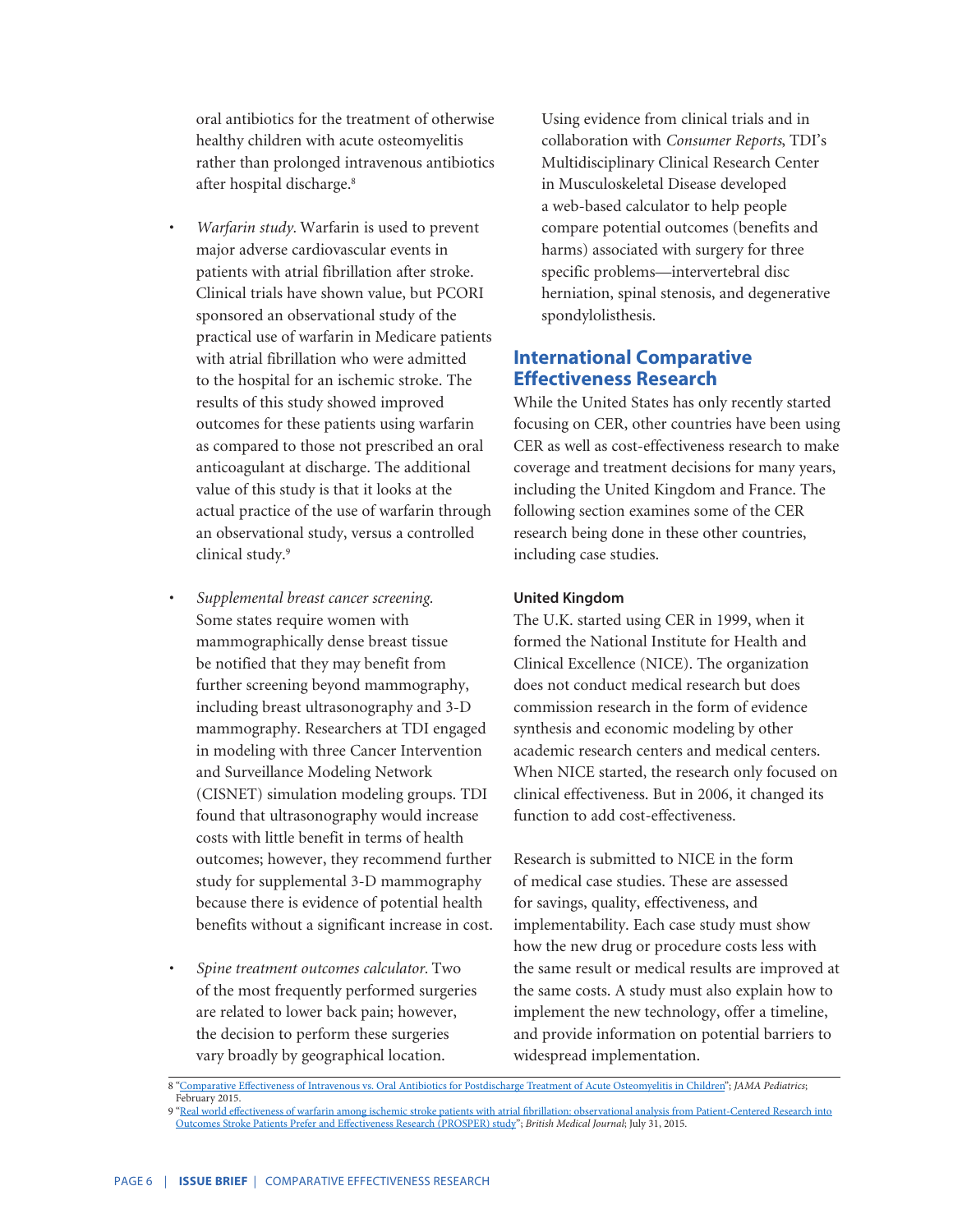NICE can respond to the research studies on a new technology, treatment, or drug in four ways:

- *• Recommended*. In this instance, the new treatment/drug is approved to be in line with marketing, and in line with noted clinical practice. This then moves to the implementation phase.
- *• Optimized.* In this case, the new treatment/ drug is approved but only to be provided to a smaller subset of the patient population. This is usually due to cost.
- *• Only in research*. NICE can put the new technology, treatment, or drug into a clinical trial in order to gather more data.
- *• Not recommended*. This is either due to lack of evidence of effectiveness or because the technology is not cost-effective.

Once a new drug or technology is recommended, it moves to the implementation phase. NICE publishes guidance to the National Health Service, which then takes the guidance and makes the new drug or technology available and acts as the enforcer for the new guidance.

#### **Case Studies**

*• Thyroid cancer test kit.* The case study explained that current fine-needle aspiration mutation testing methods were sometimes inconclusive—they would fail to indicate whether the thyroid was cancerous or not. When a failure occurred, surgery was required to get a larger sample. At that time, if the results were cancerous, a second surgery was needed to remove the entire thyroid. The new testing kit was 99 percent accurate with the fine-needle aspiration. Therefore, the need for the surgery to gather the larger sample was no longer needed. The trial ran for 18 months and tested 57

samples, which resulted in the avoidance of 11 surgeries. The study provided a cost comparison of the 57 tests versus the 11 avoided surgeries and showed a savings of approximately \$17,500. The study provided information on increased quality and increased patient satisfaction because of quicker test results and the avoidance of surgery.

The implementation was estimated at four to 12 months. This timeline was relatively fast because the new commercial test kits can be made widely available quickly. Barriers noted were the need for local expertise and equipment for running the test.<sup>10</sup>

*• Diuretics for heart failure.* This case study was first published as a "proposed example." After the research team added more evidence, this became the official guidance a year later. The research involved providing heart failure patients with intravenous diuretics at home rather than admitting them to the hospital. Results from all 10 pilot sites were positive. As the average hospital stay in these situations is 13 days, the study showed savings by avoiding 869 bed-days over the two-year testing window. The quality also was better, as patients said they were happier staying at home with nurses who provided home care.

The implementation was estimated at six to 12 months, and the challenge was to get buy-in from cardiologists and heart-failure nurses early in the process because they would have to assess whether candidates were suitable for home therapy.

<sup>10</sup> *[BRAFV600E mutation testing for thyroid cancer: avoiding unnecessary surgery](https://www.nice.org.uk/savingsandproductivityandlocalpracticeresource?id=2606)*; Portsmouth Acute Hospitals NHS Trust; December 2015.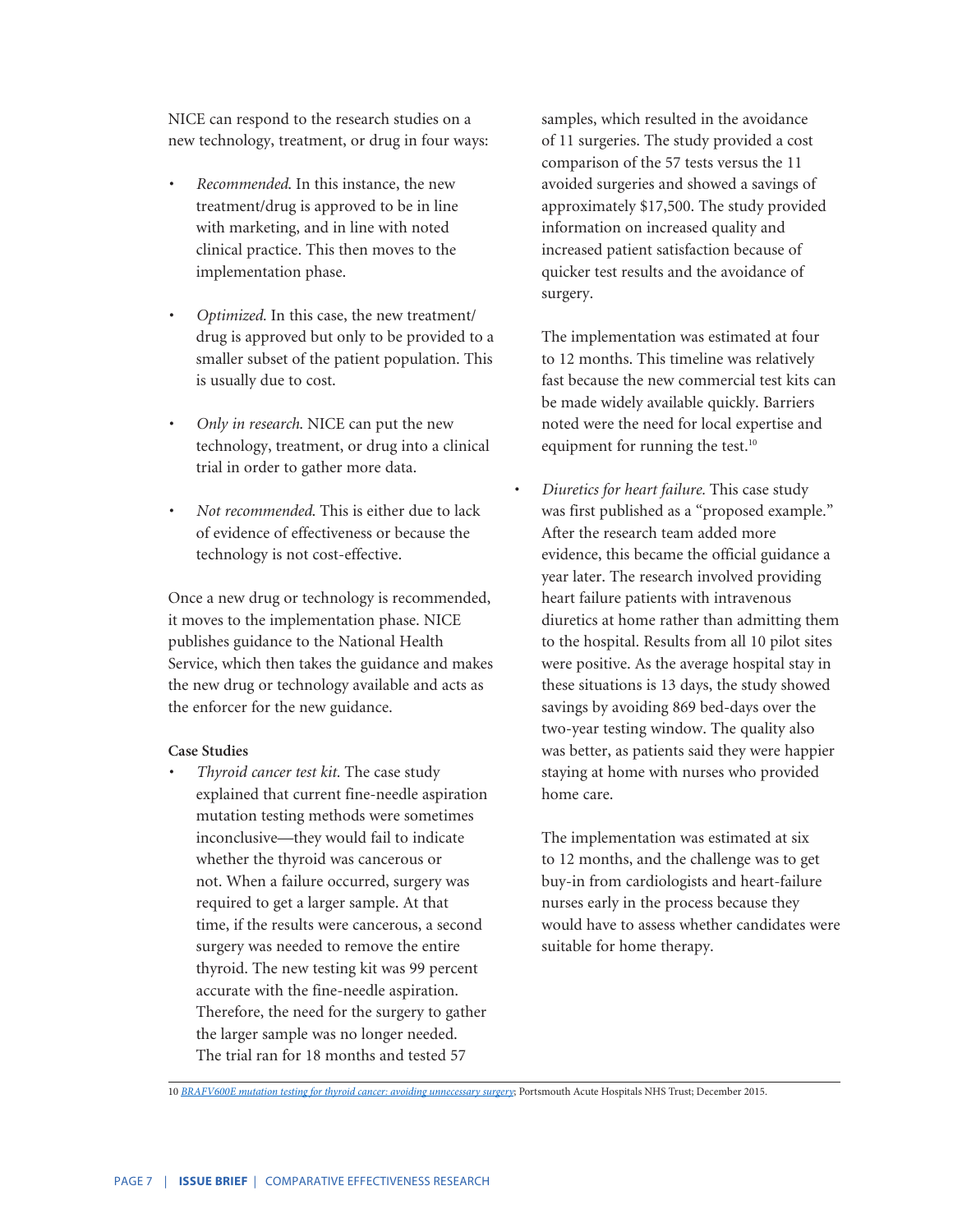#### **France**

The French National Authority for Health (Haute Autorité de Santé, or HAS) was established in 2005 as an independent public body whose mission includes contributing to the regulation of the health care system by providing information on health quality and efficiency to decision makers. In particular, this mission includes health economics assessments and opinions on the most efficient strategies for health care and prescribing.

HAS carries out technology assessments that analyze a new technology's intrinsic benefit and its effectiveness compared with that of existing technologies. A single technology assessment is required before a new drug, device, or medical procedure can be added to the benefit list for sickness funds. A new treatment may not be covered unless it provides either improved benefits or lower costs. HAS recommendations are advisory; however, its findings are typically accepted by the Ministry of Health or the union of sickness funds.<sup>11</sup>

Focusing on economic evaluations, HAS developed a set of guidelines to formalize reference case analyses in economic evaluations.

#### **Case Studies**

*• Assessment of an edge-to-edge mitral valve repair clip and its implantation.* Mitral insufficiency is the second-most common valve disease in Europe. The study compares the MitralClip device to conventional valve repair or replacement surgery, and included data from the manufacturer, a literature search, clinical guidelines, and technological assessments. HAS concluded there were no alternatives for patients with severe degenerative mitral insufficiency, which is symptomatic despite optimal medical treatment. Improvement for these patients was substantial in relation to lack

of alternatives. Thus, HAS recommended the use of the MitralClip in these limited circumstances. However, HAS recommends the MitralClip implantation be supervised due to the difficulty of the technique for implanting an edge-to-edge mitral valve repair clip, the resulting learning curve, and the strict patient selection. Finally, HAS also recommended that a registry be established to track all patients undergoing this procedure.<sup>12</sup>

*• Fluenz Tetra.* Fluenz Tetra is a live attenuated, nasal vaccine with marketing authorization in the prevention of influenza in children over age 2. The study further discusses the clinical aspects of the vaccine. The actual benefit of Fluenz Tetra is substantial, and HAS recommends inclusion on the list of reimbursable products for supply by pharmacists and for hospital use.<sup>13</sup>

# **Conclusion**

Examples from other countries show the value of implementing CER to help change the cost of care delivery, which could moderate the growth in health care spending. Although in some cases these studies include cost-effectiveness analysis, which is not yet widely used in the United States, these country-specific studies also offer implementation advice.

CER is relatively new in the United States; in 2008, a committee of the Institute of Medicine recommended a national program of CER.14 Its report addressed the problems of multiple, conflicting practice guidelines of widely varying quality and application by region. Widespread adoption will likely be driven by early successes of CER recommendations.

13 See [https://www.has-sante.fr/portail/jcms/c\\_2035692/en/fluenz-tetra-tetravalent-vaccine-against-seasonal-influenza-in-children](https://www.has-sante.fr/portail/jcms/c_2035692/en/fluenz-tetra-tetravalent-vaccine-against-seasonal-influenza-in-children)

<sup>11</sup> [National Authority for Health: France;](http://www.commonwealthfund.org/publications/issue-briefs/2009/jul/national-authority-for-health-france) The Commonwealth Fund; July 2009.

<sup>12</sup> *Evaluation d'un clip de réparation mitrale bord à bord et de son acte d'implantation: Service d'évaluation des dispositifs*; Haute Autorité de Santé; 2015.

<sup>14</sup> ["Knowing What Works in Health Care: A Roadmap for the Nation"; Institute of Medicine, January 2008](https://www.nap.edu/resource/12038/KWWreportbrief3.pdf).